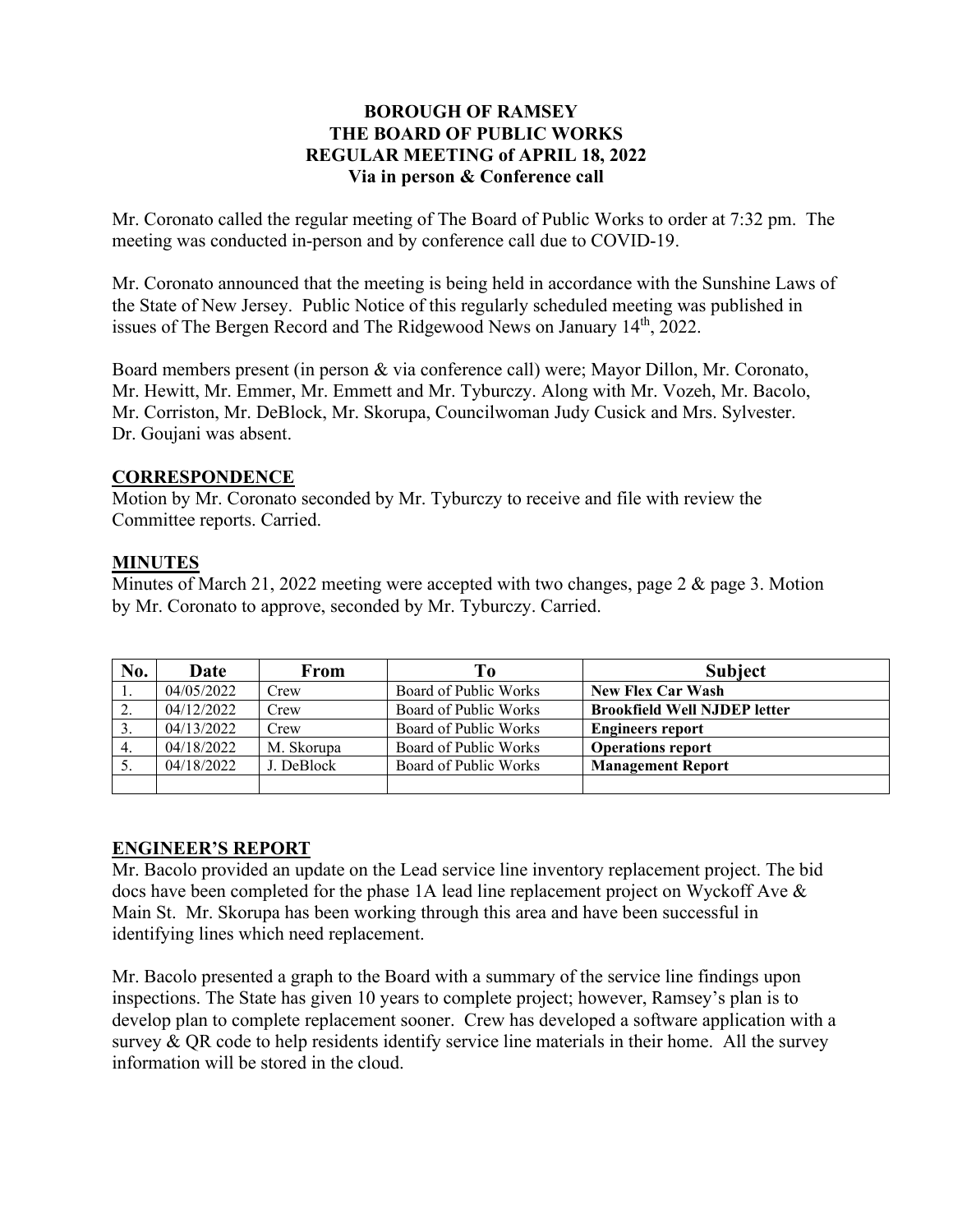Phase 1A of lead line replacement will be on Wyckoff Ave. They are looking to stay ahead of the county paving project. Bids will go out in early May to have lead replacement completed before paving on late August /early Sept..

Also discussed the fact finding on possible replacement of watermains on Main St. The estimated cost would be  $4.5 - 5$  million and would take approximately a 1  $\frac{1}{2}$  years to complete. The possibility of acoustic testing to see condition and integrity of the water pipes on main St was discussed. Mayor Dillon asked that Crew consider a proposal for this testing. Councilwoman Cusick asked if there is an alternate for residents who are not comfortable using the QR code and online survey. Mr. Bacolo responded that yes, they can do it in paper form.

# **OPERATIONS REPORT**

The water dept continues to work on the lead line service line replacement project. The hydrant flushing is in progress. The water dept. is preparing roads for upcoming paving by the county.

**OPERATIONS MANAGEMENT REPORT –** Mr. DeBlock updated the board on the capital improvement report which was announced by the state on March 28,2022. Ramsey asked for an extension of 45 days to submit this report, which was approved by the State.

**ATTORNEY'S REPORT** Mr. Corriston updated the Board about the microwave tower on N. Central Ave. It is moving ahead. The right of entry forms will be needed to enter homes for the lead service replacement survey for those residents that are not able to complete it on the computer.

**MAYOR'S REPORT** nothing to report. Thank you to Crew for the development of the software application to assist in identifying the lead service line replacement.

**COUNCIL LIAISON'S REPORT** Councilwoman Cusick read note to Board from Bergen County mosquito control. Also referenced was the April  $13<sup>th</sup>$  Mayor & Council meeting the budget was adopted if you wish to review it.

**ADMINISTRATOR'S REPORT** Mr. Vozeh updated the Board that the budget was submitted to the Mayor & Council. Any rate increase and capital will be discussed at a future meeting. Potential ligation contract issue for executive session.

# **PUBLIC COMMENT**

Motion by Mr. Coronato to open the floor for public comment, second by Mr. Emmett.

Mr. Coronato provided three opportunities for public comment. No public was present or on the phone.

Motion to close public comment by Mr. Coronato, second by Mr. Emmett.

# **OPERATIONS COMMITTEE** nothing to report

# **FINANCE**

Budget and Revenue/Expense Reports were submitted to Board members.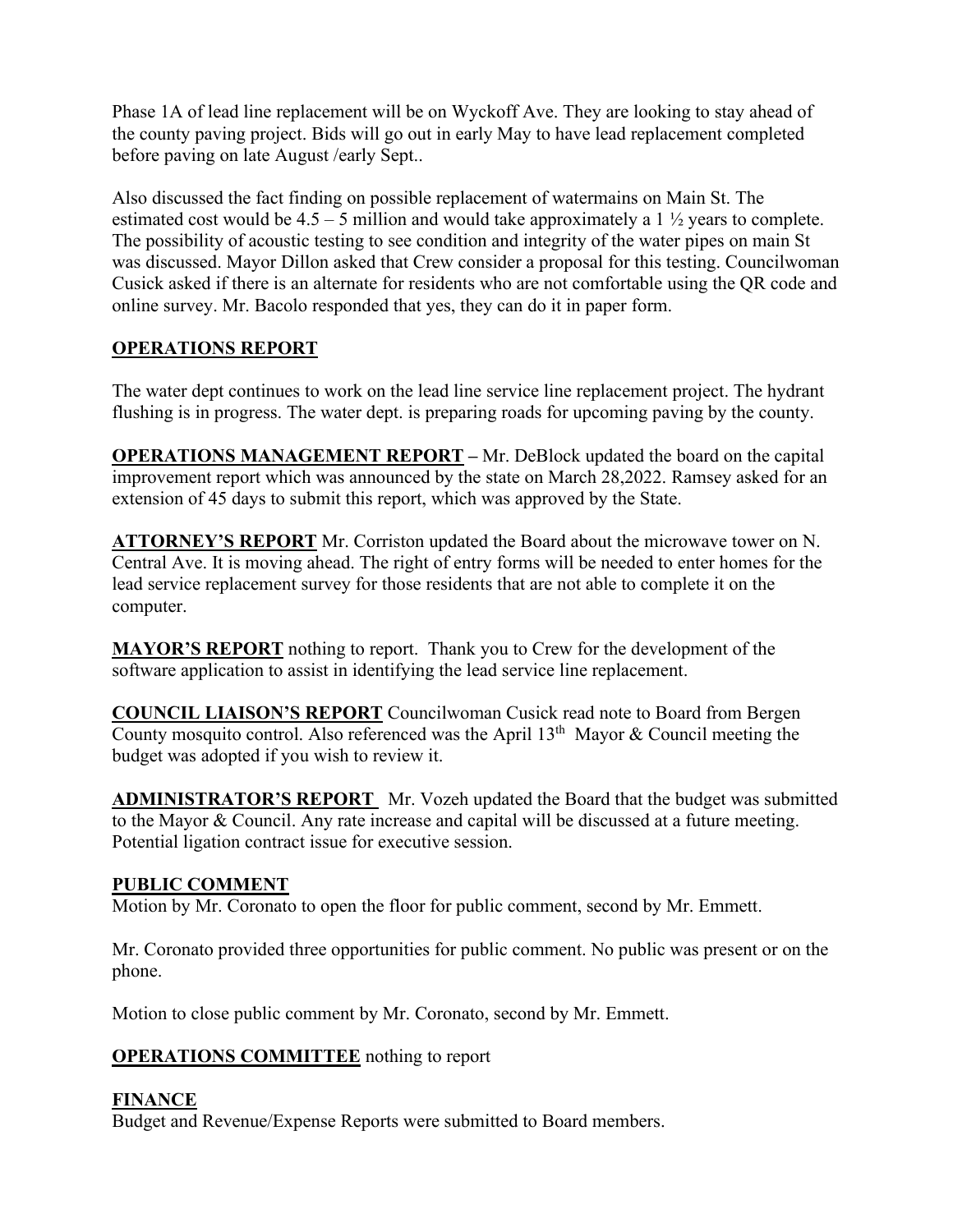## **Resolution by: Mr. Tyburczy Seconded by: Mr. Coronato**

| <b>RESOLVED THAT:</b>   | The following bills be paid and charged to the current Water/Sewer<br>2022 Budget: |                                                  |                                                                                 |  |
|-------------------------|------------------------------------------------------------------------------------|--------------------------------------------------|---------------------------------------------------------------------------------|--|
|                         |                                                                                    | <b>CURRENT</b><br><b>RESERVE</b><br><b>WIRED</b> | \$201,751.64<br>\$68,300.45<br>$\boldsymbol{\mathsf{s}}\boldsymbol{\mathsf{0}}$ |  |
| <b>RESOLVED THAT:</b>   | The following bills be paid and charged to the Capital Account: \$0                |                                                  |                                                                                 |  |
| <b>AYES:</b>            | Mr. Emmer, Mayor Dillon, Mr. Coronato, Mr. Hewitt, Mr.<br>Tyburczy, Mr. Emmett     |                                                  |                                                                                 |  |
| NAYS:<br><b>ABSENT:</b> | none<br>Dr. Goujani                                                                |                                                  |                                                                                 |  |

**OLD BUSINESS** – none

#### **NEW BUSINESS** – none

**EXECUTIVE SESSION** – At 8:03 PM, motion by Mr. Coronato, second by Mr. Emmett Carried.

#### **RESOLVED THAT:**

**WHEREAS, t**he Open Public Meetings Act (N.J.S.A. 10:4-6 et seq.) permits the exclusion of the public from a meeting in certain circumstances; and

**WHEREAS,** The Board of Public Works of the Borough of Ramsey believes such circumstances exist; and

**WHEREAS,** The Board of Public Works of the Borough of Ramsey wishes to discuss matters of litigation, personnel, and contract negotiation; and

**WHEREAS,** minutes will be kept and once the matter involving the confidentiality of the above no longer exist, then the minutes can be made public;

**NOW, THEREFORE, BE IT RESOLVED** by The Board of Public Works of the Borough of Ramsey, that the public be excluded from this meeting. The outcome of the meeting will be disclosed when a course of action is determined, or a decision is reached.

Motion by Mr. Coronato to end executive session at 8:15 PM, second by Mr. Tyburczy.

| AYES:          | Mr. Emmer, Mayor Dillon, Mr. Coronato, Mr. Hewitt, Mr. |
|----------------|--------------------------------------------------------|
|                | Tyburczy, and Mr. Emmett                               |
| NAYS:          | None                                                   |
| <b>ABSENT:</b> | Dr. Goujani                                            |

Motion by Mr. Coronato to authorize preparation of two bid options for phase 1A of lead service line replacement project. Second by Mr. Emmett. Carried.